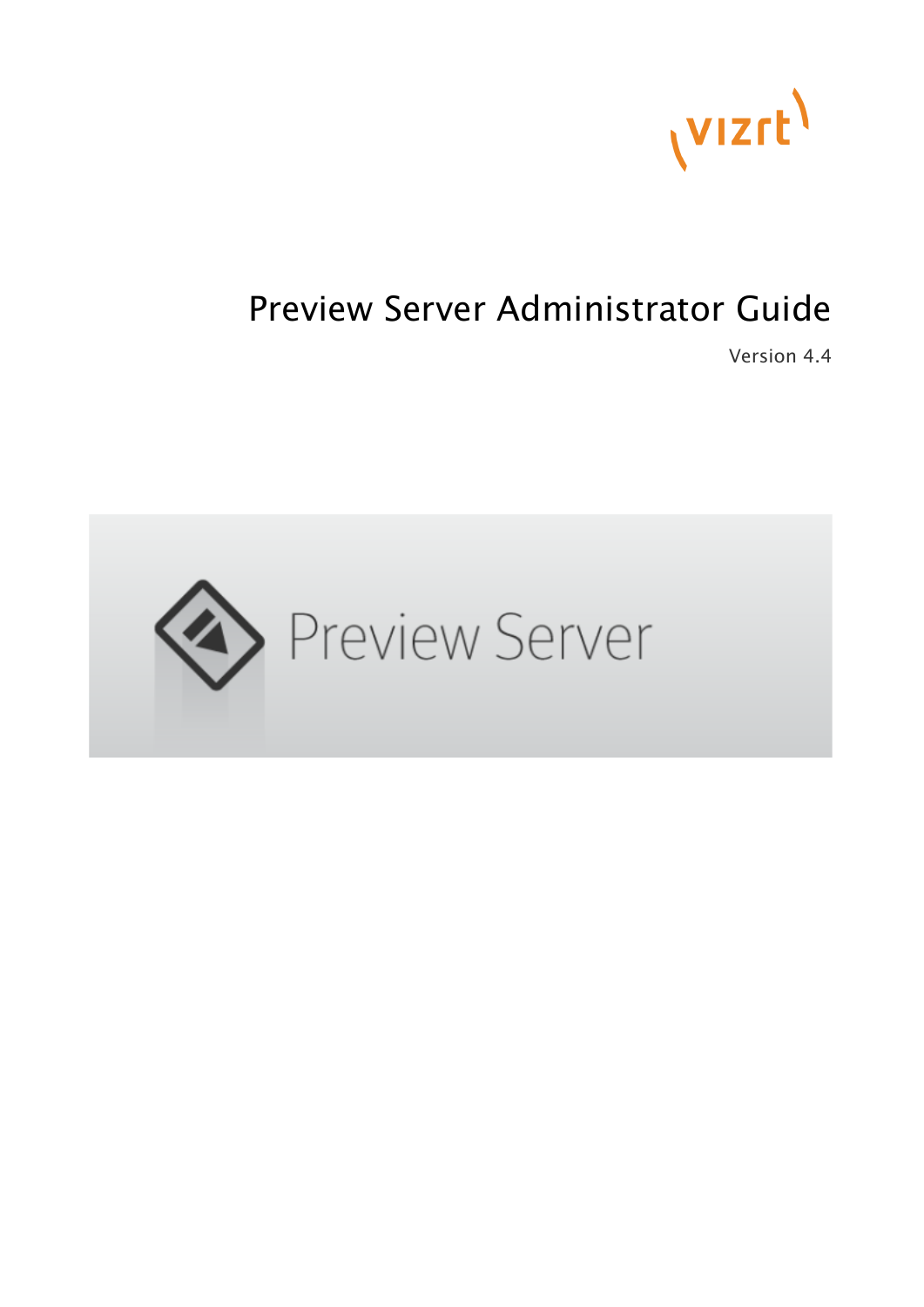

#### Copyright © 2020 Vizrt. All rights reserved.

No part of this software, documentation or publication may be reproduced, transcribed, stored in a retrieval system, translated into any language, computer language, or transmitted in any form or by any means, electronically, mechanically, magnetically, optically, chemically, photocopied, manually, or otherwise, without prior written permission from Vizrt. Vizrt specifically retains title to all Vizrt software. This software is supplied under a license agreement and may only be installed, used or copied in accordance to that agreement.

#### Disclaimer

Vizrt provides this publication "as is" without warranty of any kind, either expressed or implied. This publication may contain technical inaccuracies or typographical errors. While every precaution has been taken in the preparation of this document to ensure that it contains accurate and up-to-date information, the publisher and author assume no responsibility for errors or omissions. Nor is any liability assumed for damages resulting from the use of the information contained in this document. Vizrt's policy is one of continual development, so the content of this document is periodically subject to be modified without notice. These changes will be incorporated in new editions of the publication. Vizrt may make improvements and/or changes in the product(s) and/or the program(s) described in this publication at any time. Vizrt may have patents or pending patent applications covering subject matters in this document. The furnishing of this document does not give you any license to these patents.

#### Technical Support

For technical support and the latest news of upgrades, documentation, and related products, visit the Vizrt web site at [www.vizrt.com.](http://www.vizrt.com)

#### Created on

2020/05/28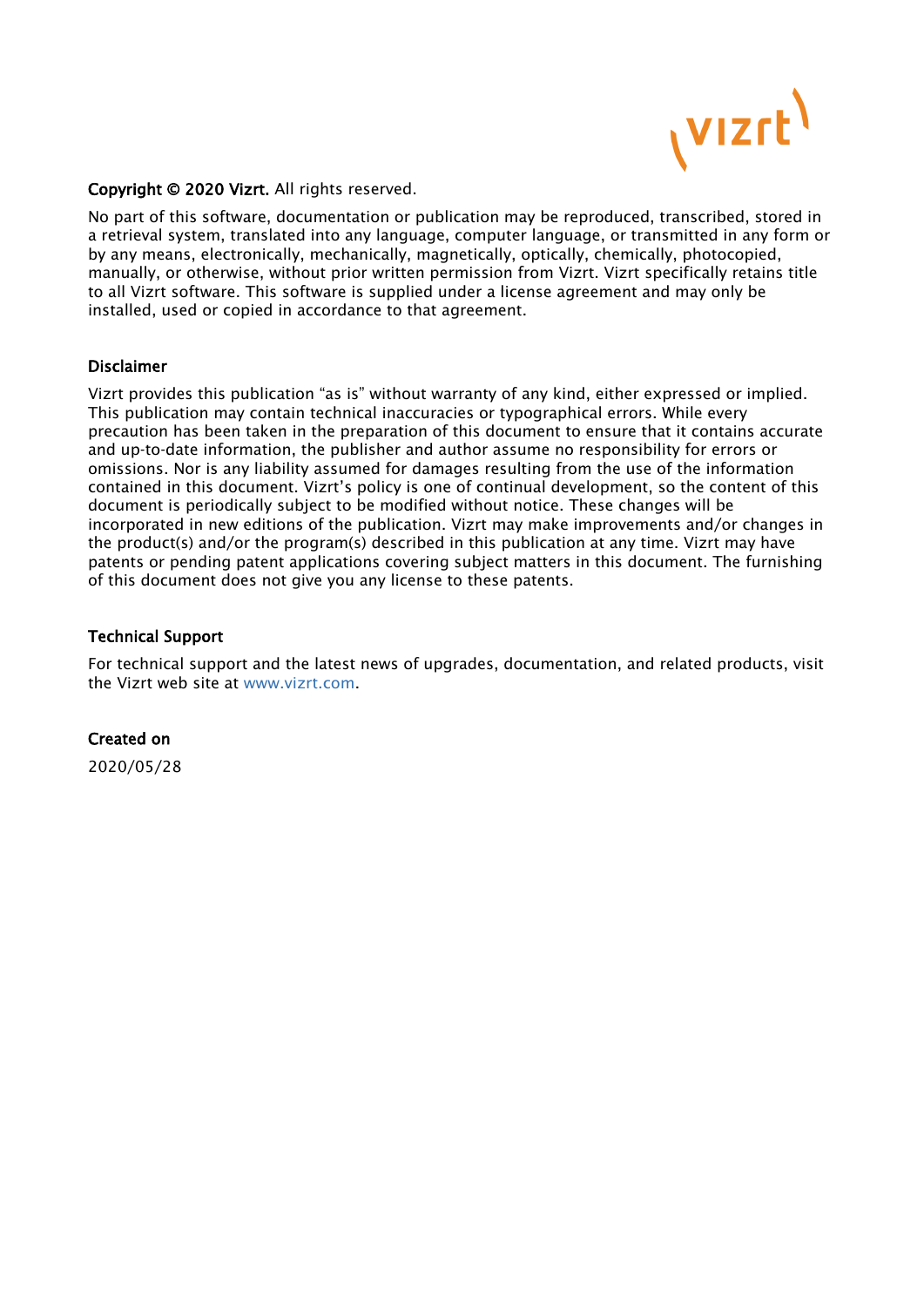# Contents

| $\mathbf{1}$ |  |
|--------------|--|
| 1.1          |  |
| 1.2          |  |
| 2            |  |
| 2.1          |  |
| 3            |  |
| 3.1          |  |
| 3.2          |  |
| 3.3          |  |
| 4            |  |
| 4.1          |  |
| 4.1.1        |  |
| 4.2          |  |
| 4.2.1        |  |
| 4.2.2        |  |
| 4.2.3        |  |
| 4.2.4        |  |
| 4.2.5        |  |
| 4.2.6        |  |
| 5            |  |
| 5.1          |  |
| 5.1.1        |  |
| 5.1.2        |  |
| 5.1.3        |  |
| 5.2          |  |
|              |  |
| 5.2.2        |  |
| 6            |  |
| 6.1          |  |
| 6.1.1        |  |
| $6.2$        |  |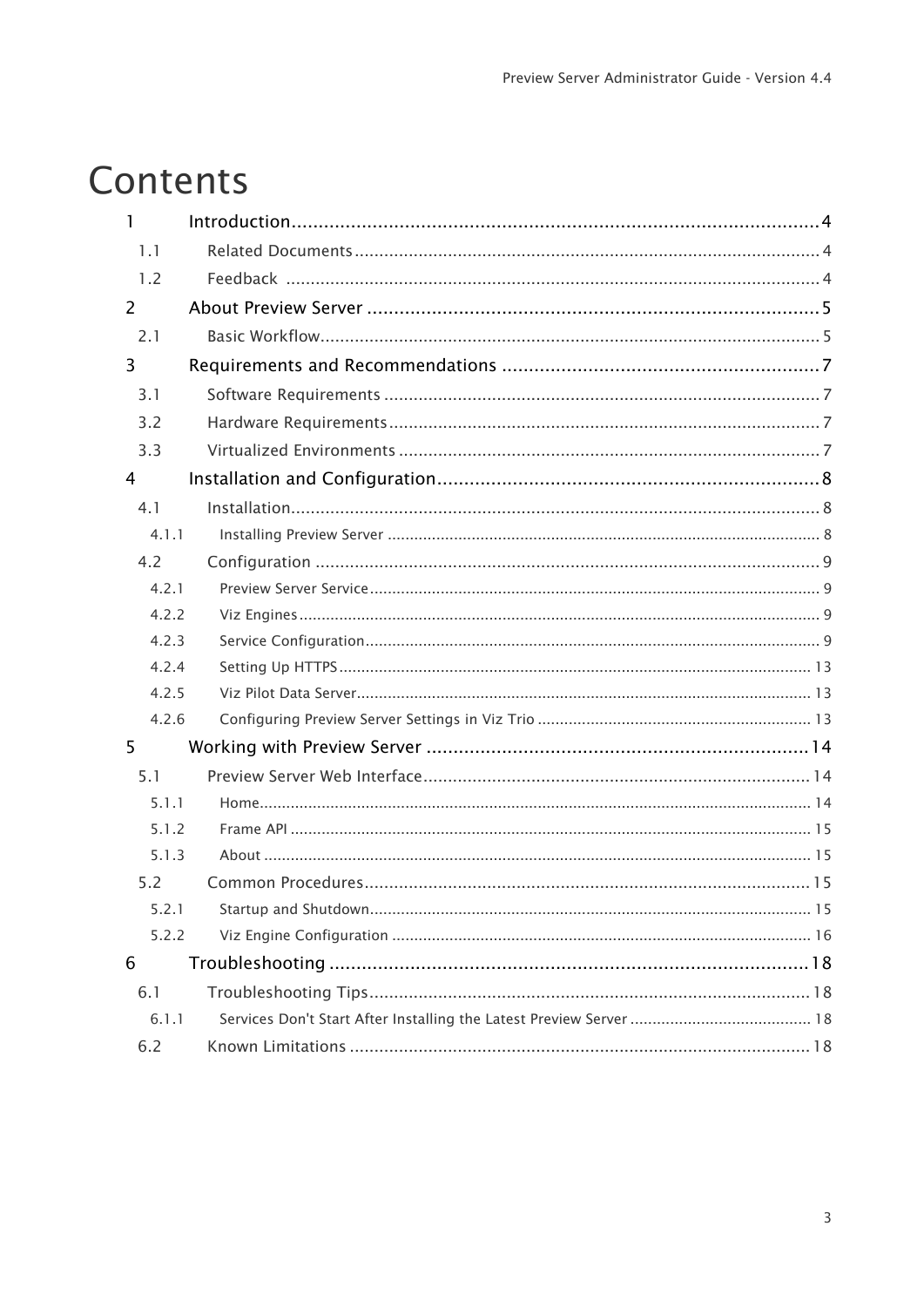## <span id="page-3-0"></span>1 Introduction

This Administrator Guide covers the configuration and operation of the Preview Server.

## <span id="page-3-1"></span>1.1 Related Documents

See the following documents at the [Documentation Center](https://docs.vizrt.com/):

- *Graphics Plugin Administrator and User Guides*
- *Viz Engine Administrator Guide*
- *Viz Multichannel User Guide*
- *Viz Pilot User Guide*
- *Viz Trio User Guide*

## <span id="page-3-2"></span>1.2 Feedback

We welcome feedback on Vizrt products and documentation. Contact your local Vizrt customer support team at [http://www.vizrt.com](http://www.vizrt.com/).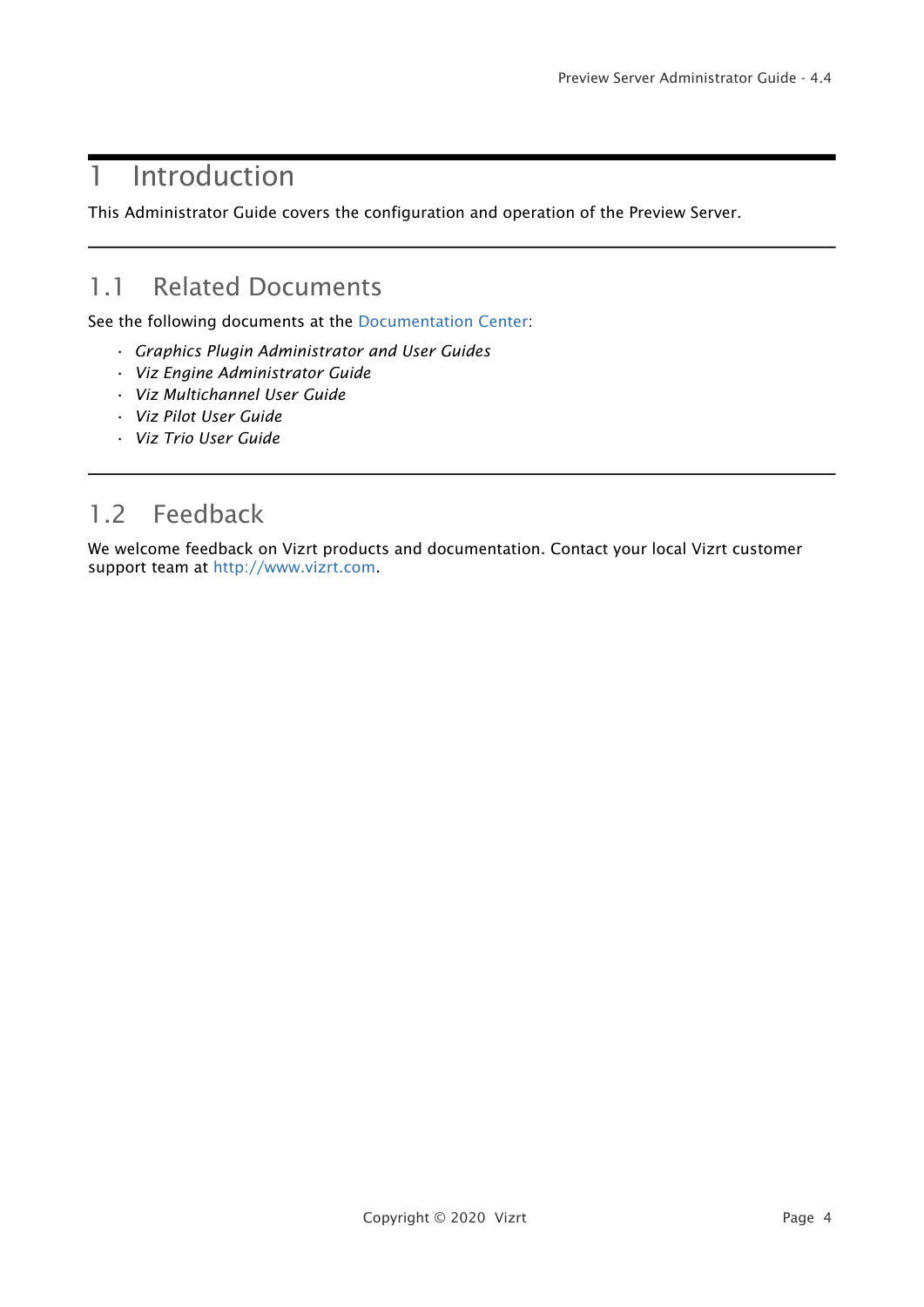## <span id="page-4-0"></span>2 About Preview Server

Preview Server is a Windows service that manages a pool of Viz Engine processes. Client software, such as Viz Multichannel, Viz Pilot, and Viz Trio, send requests to Preview Server for snapshots of Viz Engine graphics. The content and animation in and out points of the graphics can be specified in the request.

Preview Server provides snapshots of scenes during the creative preview process. The preview snapshots provide an indication of the look of the graphics that will ultimately be played out in high resolution on a Viz Engine.

Preview Server provides load balancing and can be used to create a redundant renderer pool.

Preview Server is a Windows service. Upon installation, the service is started and the startup type is set to *Automatic* by default. The service will then start every time the operating system is started, and will continue to run in the background as long as Windows is running. For more details, see [See the Status of the Preview Server Service](#page-15-1).

## <span id="page-4-1"></span>2.1 Basic Workflow

A typical use case is as follows: A Viz Trio user wants to add graphics to a video in Viz Trio's Timeline editor. A video clip and one or more data elements (graphics) are dragged to the timeline. In the Timeline editor, the graphics elements are added as placeholders on the video timeline. Since the user wants to display snapshots of the graphics on these placeholders, a Preview Server connection has been set up (for details, see [Configuring Preview Server Settings in Viz Trio\)](#page-12-3). Viz Trio sends a request to Preview Server for an available Viz Engine to generate the necessary preview snapshots. The Preview Server passes the task to a suitable Viz Engine, which in turn generates the snapshots that were requested by Viz Trio.



When used together with Vizrt control applications like Viz Multichannel, Viz Pilot, and Viz Trio, Preview Server is installed from a standalone installer.

Alternatively, when used in a workflow together with the Graphics Plugin for NLE products, Preview Server is installed from a joint installer package, containing both Preview Server and Connection Broker.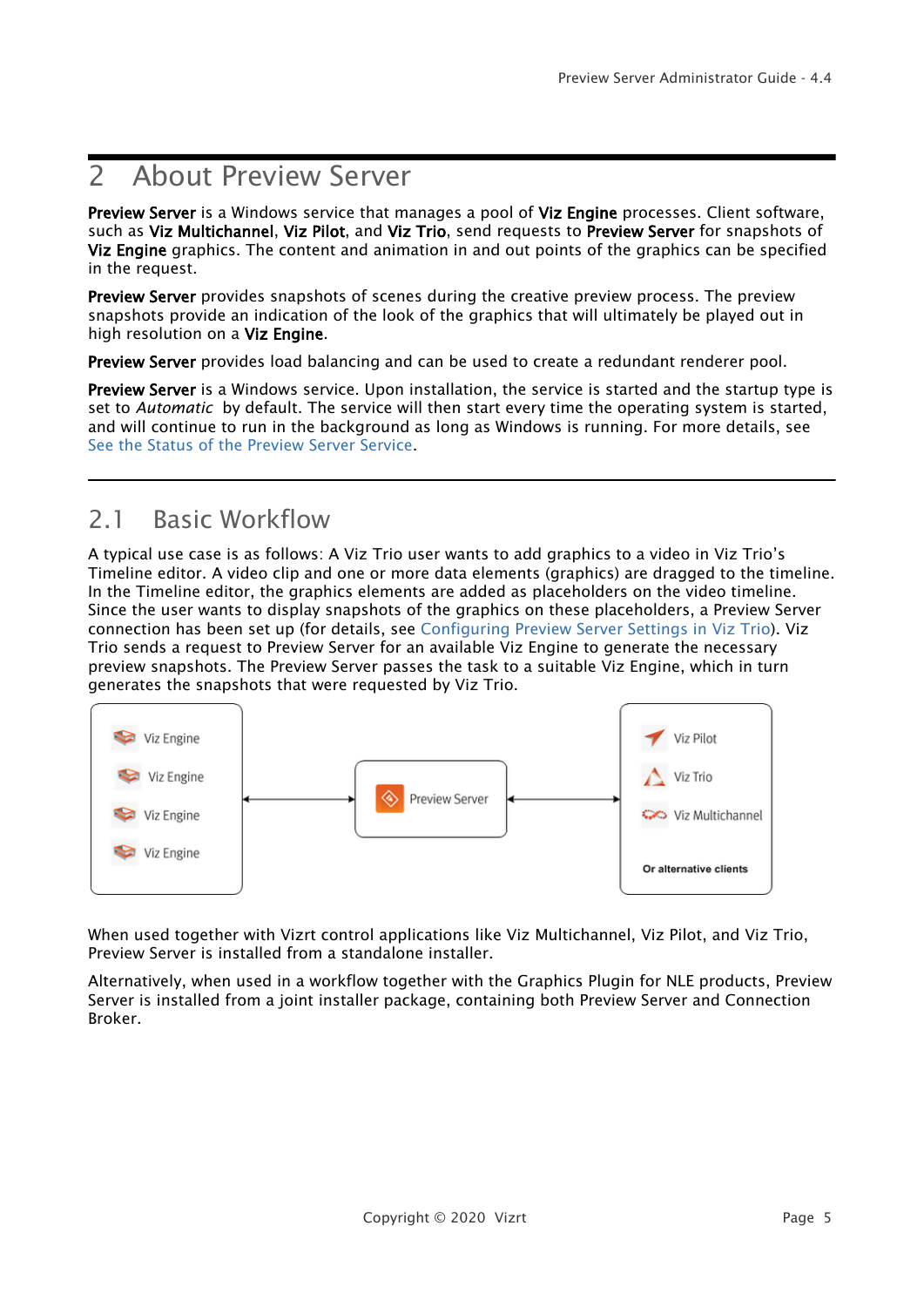

For more details on this joint Preview Server and Connection Broker setup, see the *Graphics Plugin Administrator Guide*.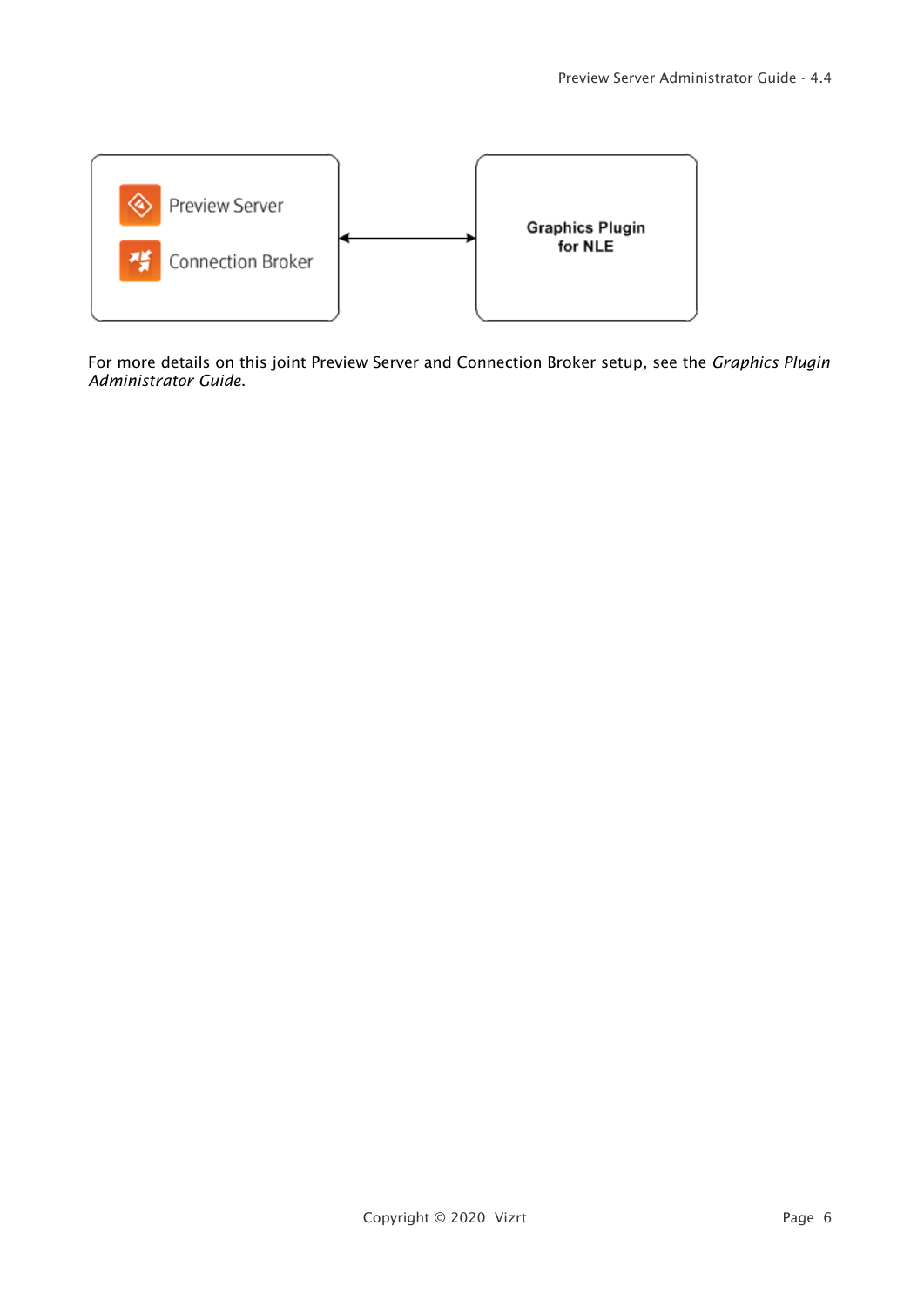## <span id="page-6-0"></span>3 Requirements And Recommendations

## <span id="page-6-1"></span>3.1 Software Requirements

Microsoft .NET Framework 4.6 or later

## <span id="page-6-2"></span>3.2 Hardware Requirements

Licensed Viz Engine

A Note: Preview Server can run on the same machine as a Viz Engine, but it is recommended to specify additional Viz Engines in order to spread the load.

## <span id="page-6-3"></span>3.3 Virtualized Environments

Preview Server can run in a virtual environment. However, if you plan to run Viz Engine on the same virtual machine, make sure that the virtual machine is set up with the requirements to run Viz Engine, see chapter 4 and 5 in the [Viz Engine Administrator Guide](https://docs.vizrt.com/viz-engine.html).

Since Preview Server is configured via a [web browser](#page-13-1) on localhost and the web browser and Preview Server must run on the same machine, you must use remote desktop to configure your system.

**Tip:** When running in a virtual environment it can be convenient to configure preview server for several Viz Engines.

#### See Also

• Preview Server Release Notes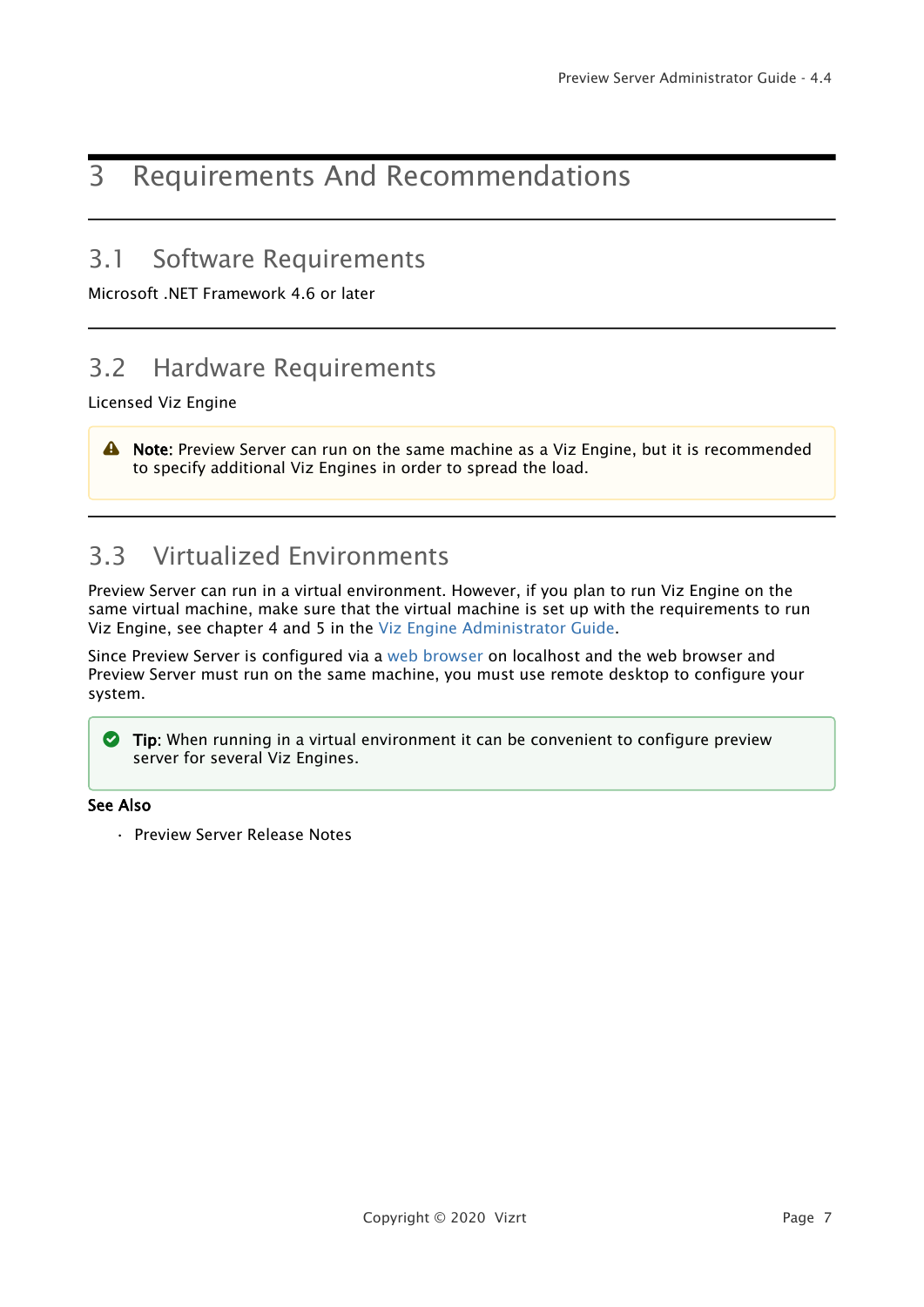## <span id="page-7-0"></span>4 Installation And Configuration

This section covers the following topics:

- [Installation](#page-7-1)
- [Configuration](#page-8-0)

## <span id="page-7-1"></span>4.1 Installation

### <span id="page-7-2"></span>4.1.1 Installing Preview Server

- 1. Run the Preview Server installer file (\*.exe) to start the *Preview Server Setup*.
- 2. Make sure that the Install Location is correctly defined.
- 3. Click INSTALL.



4. When the installation is complete, click FINISH.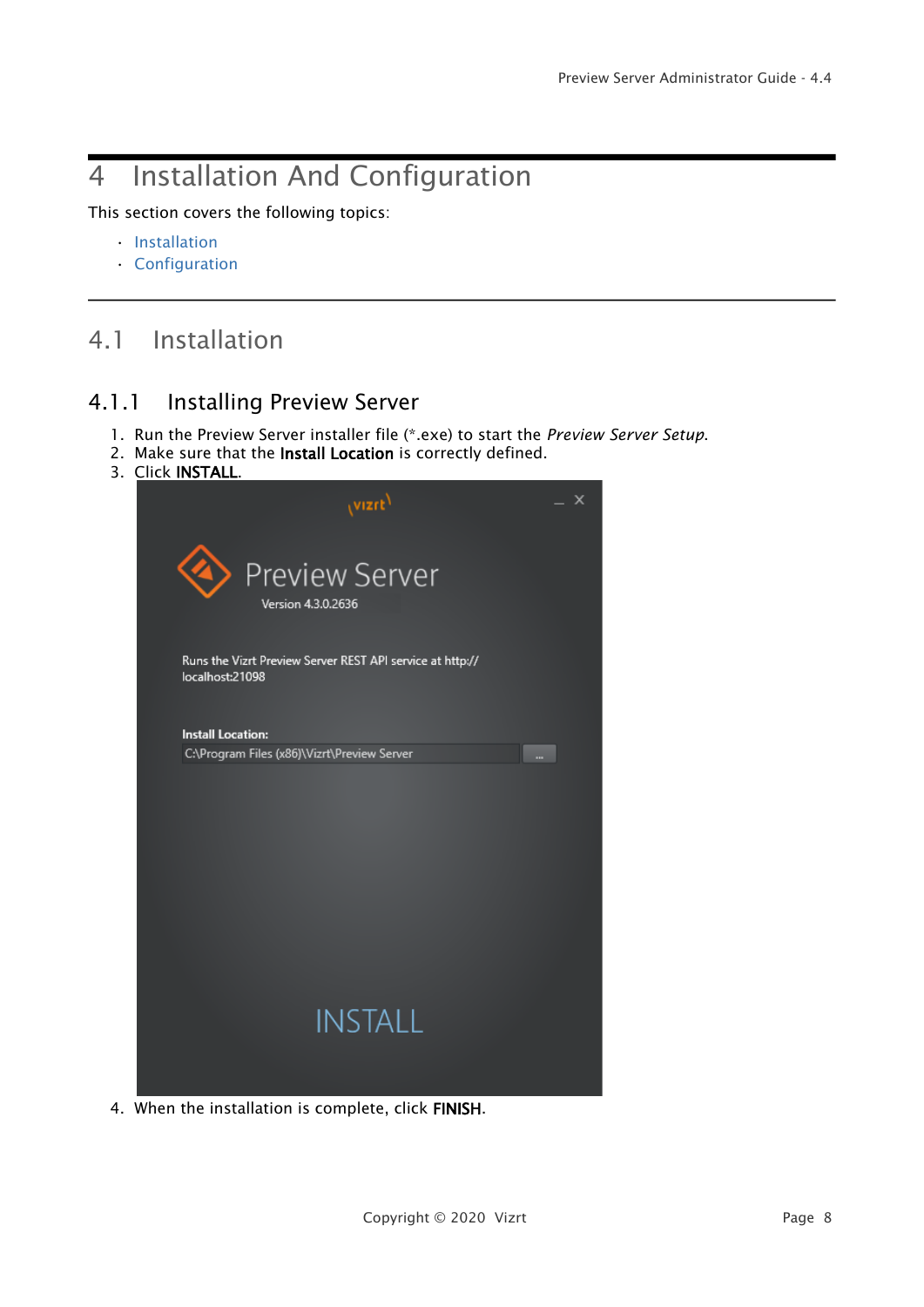A Note: The Preview Server service is automatically started, and the startup type is set to *Automatic*, meaning that the service will start every time the operating system is started, and then run in the background for as long as Windows is running. For more details, see [See the Status of the Preview Server Service](#page-15-1).

## <span id="page-8-0"></span>4.2 Configuration

This section covers the following topics:

- [Preview Server Service](#page-8-1)
- [Viz Engines](#page-8-2)
- [Service Configuration](#page-8-3)
- [Setting Up HTTPS](#page-12-0)
- [Viz Pilot Data Server](#page-12-1)
- [Configuring Preview Server Settings in Viz Trio](#page-12-2)

### <span id="page-8-1"></span>4.2.1 Preview Server Service

Preview Server is a Windows Service that sets up an HTTP REST service on port 21098 on the host on which it is running. This service accepts requests for graphical snapshots of playout elements from a Viz Engine.

### <span id="page-8-2"></span>4.2.2 Viz Engines

Although Preview Server can run on the same machine as a Viz Engine (also used for the data element preview in Viz Pilot's newsroom client), it is also possible to specify additional Viz Engines in order to spread the load. Frame requests will be balanced across available Viz engines in a way that will minimize the memory load of each engine. The pool of Viz Engines is configured in the [Preview Server Web Interface](#page-13-1) Home page.

A Note: Scaling of the system should be monitored to avoid excessive client waiting time and any potential overload of the Viz Engines.

### <span id="page-8-3"></span>4.2.3 Service Configuration

You can modify the Preview Server service's behavior using the following settings in the PreviewServer.exe.config file available in the [install location:](#page-7-1)

VizEnginePollIntervalMilliSeconds

This setting determines how often a render engine's availability is checked.

VizEngineTimeoutMilliSeconds

After the specified amount of milliseconds, the render engine list stops attempting to obtain the availability status and declares the engine unresponsive.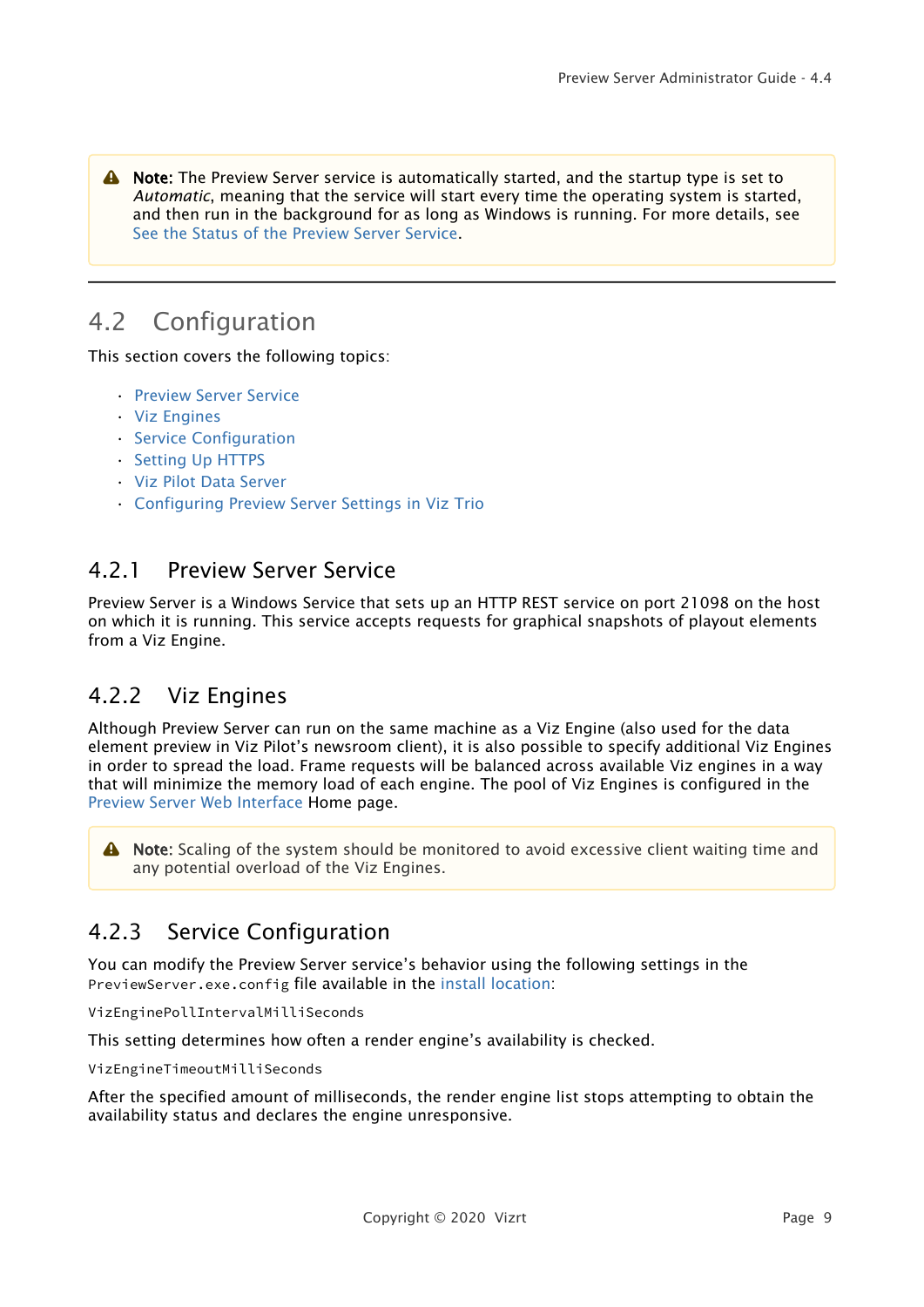#### CacheMaxAge

Frames are cached in memory, allowing quicker responses when requesting frames that have been requested previously. By default, frames are cached for a maximum of one day. You can set a different time limit by modifying this setting, which specifies the maximum number of seconds to retain cached results.

#### VizEngineCleanupIntervalMilliSeconds

Once a scene in Graphic Hub is modified, all cached snapshots using that scene must be evicted from the cache. This interval specifies how often the scene modification dates are checked to detect scene changes.

#### UseRunLengthEncoding

It's recommended to activate run length encoding if relatively high-resolution snapshots are requested.

#### CorsAllowedOrigin

This setting can be used to restrict the allowed cross-origin resource sharing pattern utilized by Preview Server.

#### DebugMode

Debug mode enables extended logging (for troubleshooting).

#### ServicePort

The service port setting lets you change the port number for regular HTTP requests for the Preview Server service. The service does not accept any HTTP requests if *0* is specified.

#### SecurePort

The secure port setting lets you change the port number for secure HTTPS requests for the Preview Server service. The service does not accept any HTTPS requests if *0* is specified.

#### Redraws

This number specifies how many redraws a renderer must perform before taking a snapshot of the graphic.

A Note: Although increasing the redraw number slows down the overall performance of snapshot requests, it might be required for some scenes, for example when using data pool plugins to render correctly.

ExternalBaseUrl

Changes the default URL base for snapshot requests, for example. This setting also overrides any H ost, X-Forwarded-Proto and X-Forwarded-Port headers in requests. An empty string uses the default URL base and enables recognition of such headers in requests.

AlwaysRunPreviewScript

If set to True running OnPreview script hooks in the scene before taking a snapshot is enabled. Note that this might delay snapshot requests for scenes containing such hooks.

OpenIdConnectServerUrl

The URL to the OpenId Connect server that is trusted to handle user authentication. When this is set, all REST communication with the server must include an Authorization HTTP header value with a valid bearer token signed by this OpenId Connect server.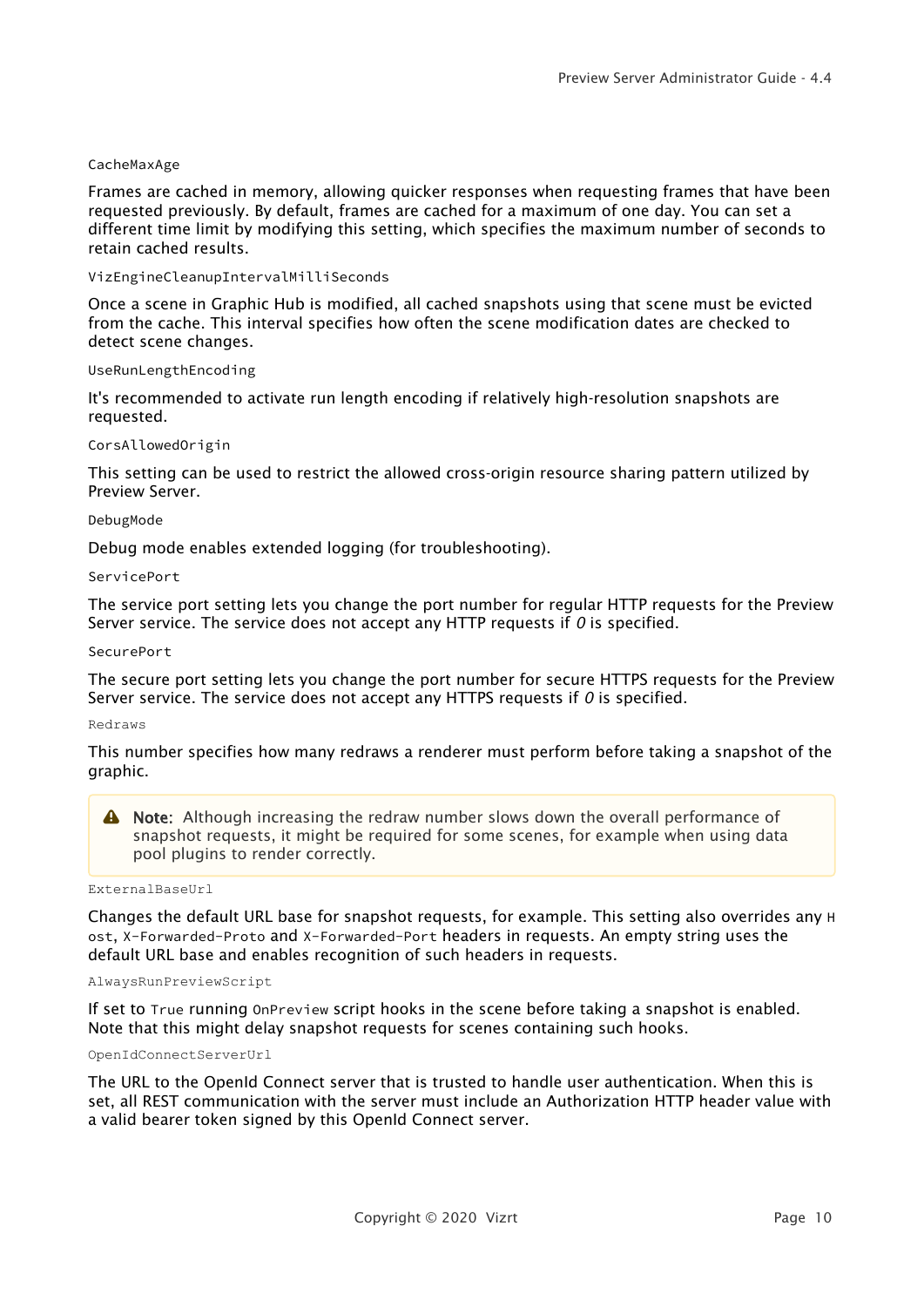#### ValidAudience

When OpenIdConnectServerUrl is set, the bearer token must contain this value in its list of valid audiences. Leave empty to allow any authenticated audience.

AdministrationFromLocalhostOnly

If set to True this setting will lock down the administration REST APIs (including documentation and web pages) so that they can only be used from the machine on which this server is running. This is set to true by default.

The following is an example of a Configuration Section: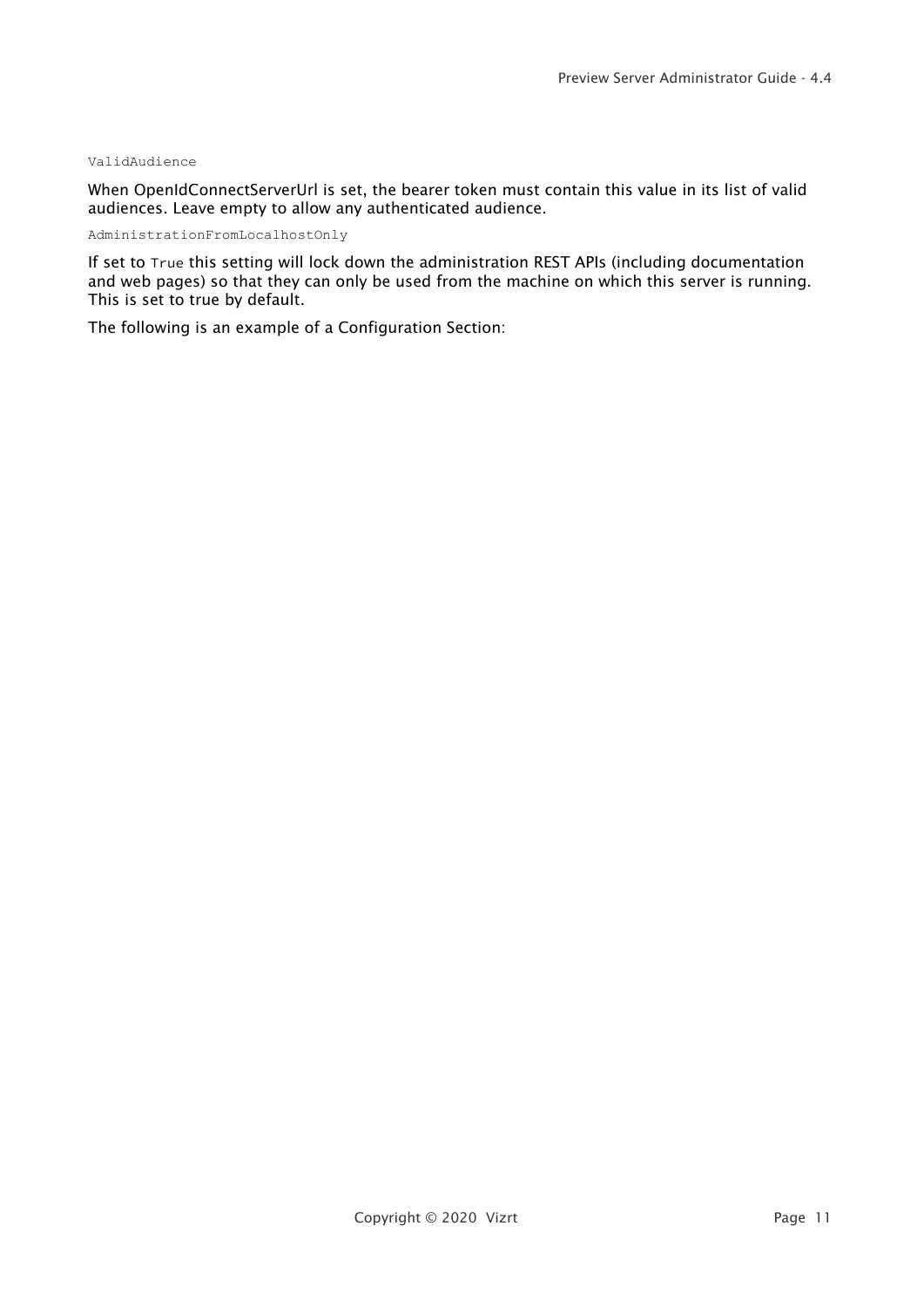```
<configuration>
      <applicationSettings>
          <Vizrt.Frames.Properties.Settings>
              <setting name="VizEnginePollIntervalMilliSeconds" serializeAs="String">
                   <value>5000</value>
              </setting>
              <setting name="VizEngineTimeoutMilliSeconds" serializeAs="String">
                   <value>1000</value>
              </setting>
              <setting name="CacheMaxAge" serializeAs="String">
                   <value>86400</value>
              </setting>
              <setting name="VizEngineCleanupIntervalMilliSeconds"
serializeAs="String">
                   <value>60000</value>
              </setting>
              <setting name="UseRunLengthEncoding" serializeAs="String">
                   <value>False</value>
              </setting>
              <setting name="CorsAllowedOrigin" serializeAs="String">
                   <value>*</value>
              </setting>
              <setting name="DebugMode" serializeAs="String">
                   <value>False</value>
              </setting>
              <setting name="ServicePort" serializeAs="String">
                   <value>21098</value>
              </setting>
              <setting name="SecurePort" serializeAs="String">
                  <value>4443</value>
              </setting>
             <setting name="Redraws" serializeAs="String">
                 <value>0</value>
             </setting>
             <setting name="ExternalBaseUrl" serializeAs="String">
                  <value />
             </setting>
             <setting name="AlwaysRunPreviewScript" serializeAs="String">
                  <value>False</value>
             </setting>
             <setting name="OpenIdConnectServerUrl" serializeAs="String">
                  <value>https://ourstory.vizrt.internal:7500/</value>
             </setting>
             <setting name="ValidAudience" serializeAs="String">
                  <value>api.vizrt.com</value>
             </setting>
             <setting name="AdministrationFromLocalhostOnly" serializeAs="String">
                  <value>True</value>
             </setting>
          </Vizrt.Frames.Properties.Settings>
      </applicationSettings>
```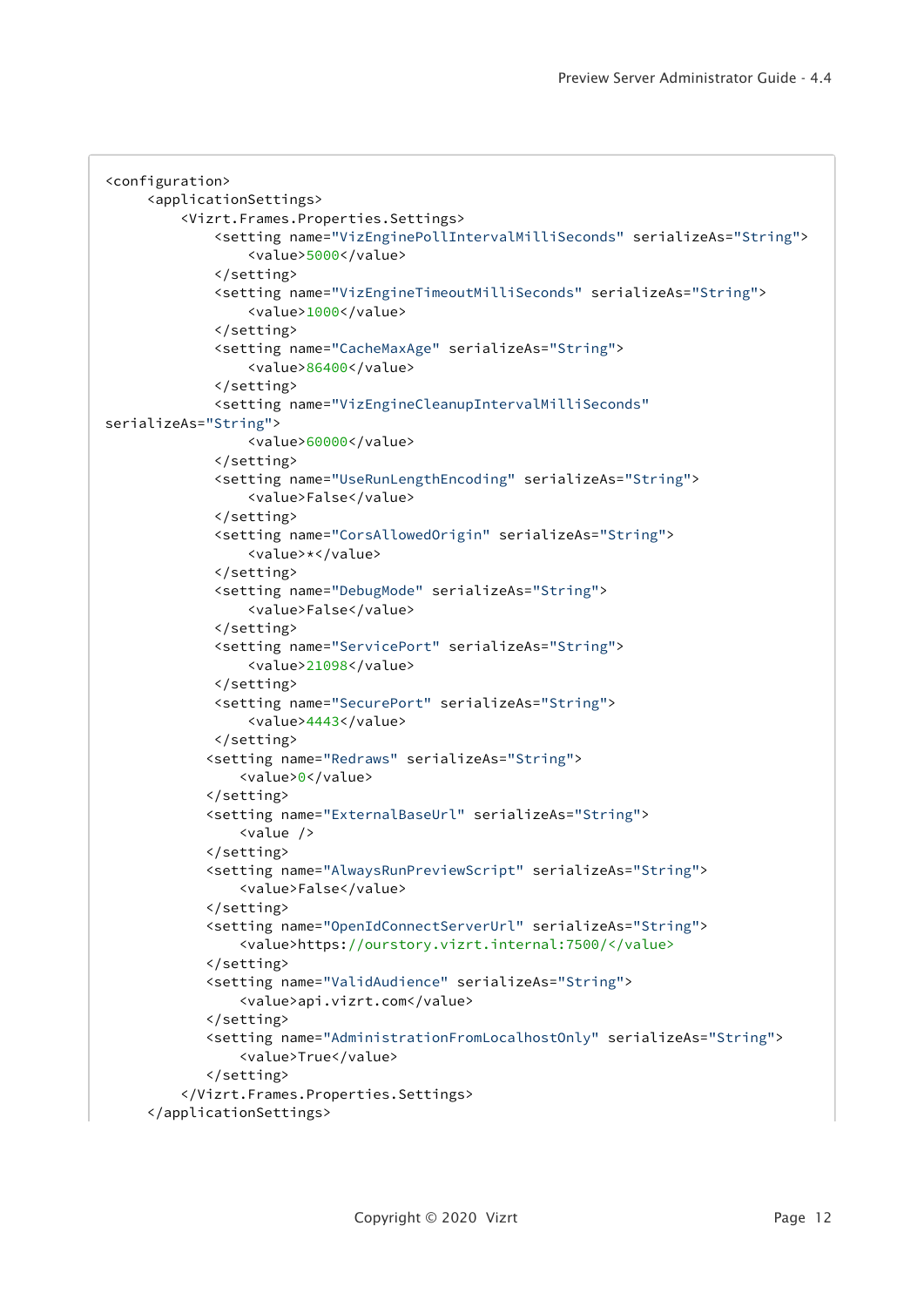</configuration>

### <span id="page-12-0"></span>4.2.4 Setting Up HTTPS

- To open the HTTPS port, run the following command once for each port you want to test: ne tsh http add urlacl url[=https://+:4443/](#page-8-0) user=YOURUSERNAME
- You can change the https port by editing the .config file and changing the SecurePort value.
- In addition, you must set the SSL certificate for each port with this command: netsh http add sslcert ipport=0.0.0.0:4443 certhash=HASH\_WITHOUT\_SPACES appid={81e86c2d-63c0-4841-b72c-2189604b4245}

To see if you have a hash that can be used for the command above, run one of the following commands:

```
certutil -store My
or
powershell -Command Get-ChildItem -path cert:\LocalMachine\My
```
### <span id="page-12-1"></span>4.2.5 Viz Pilot Data Server

To grant applications connected to the Viz Pilot database access to Preview Server, see the [Pilot](http://docs.vizrt.com/pilot-data-server-guide/8.4/Pilot_Data_Server_Administrator_Guide.html)  [Data Server Administrator Guide](http://docs.vizrt.com/pilot-data-server-guide/8.4/Pilot_Data_Server_Administrator_Guide.html).

### <span id="page-12-3"></span><span id="page-12-2"></span>4.2.6 Configuring Preview Server Settings in Viz Trio

If Preview Server is used together with Viz Trio, some Preview Server settings must be defined in Viz Trio:

- 1. In Trio Configuration, navigate to the Connectivity > Viz One panel.
- 2. Enter the hostname and port number in the Preview Server Host box (format <code>hostname:port</code>). This enables snapshots of graphics to be displayed as video overlays in Viz Trio's Timeline editor.

To enable the Preview Server to load actual thumbnails in the playlist, rather than displaying the default template thumbnails throughout, perform the following steps:

- 1. In Trio Configuration, navigate to the User Interface > Page List/Playlist panel.
- 2. Enable the Use Preview Server to load thumbnails box.

For more details, see the *Viz Trio User Guide*.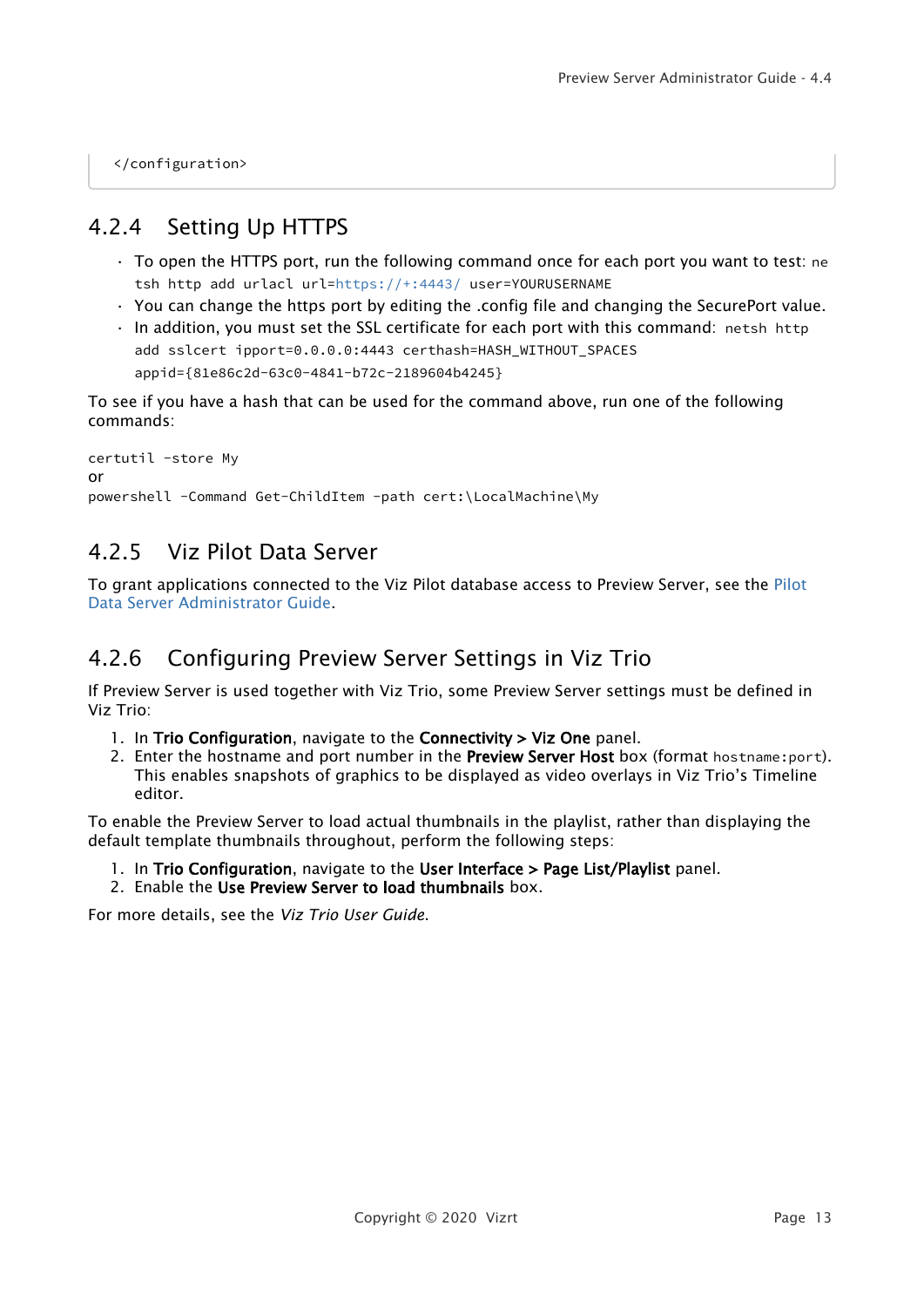## <span id="page-13-0"></span>5 Working With Preview Server

This section covers the following topics:

- [Preview Server Web Interface](#page-13-1)
- [Common Procedures](#page-14-2)

## <span id="page-13-1"></span>5.1 Preview Server Web Interface

Preview Server has a web interface for accessing features.

For details on how to open this interface, see [Accessing the Preview Server Web Interface.](#page-14-4)

| ◈            | <b>Preview Server</b>                                                  | $\times$<br>$+$ |           |                        |                    |                |   |        |               |   | $\Box$          | $\times$ |
|--------------|------------------------------------------------------------------------|-----------------|-----------|------------------------|--------------------|----------------|---|--------|---------------|---|-----------------|----------|
| $\leftarrow$ | 1098 localhost:21098<br>C<br>$\rightarrow$                             |                 |           |                        |                    |                |   | 0- Q ☆ | $\mathcal{F}$ | G | $\vert A \vert$ | ÷        |
|              | ◈<br><b>Preview Server</b>                                             | Home            | Frame API |                        |                    |                |   |        |               |   | 4.3.0.2636      |          |
|              | VIZ ENGINE NAME OR IP ADDRESS                                          |                 |           |                        |                    |                |   |        |               |   |                 |          |
|              | VizEngine1                                                             |                 |           |                        |                    | <b>Add New</b> |   |        |               |   |                 |          |
|              | Renderer added: BGO-ANJW:50007<br>NAME OR IP ADDRESS VIDEO MODE ASPECT |                 |           | <b>VERSION</b>         | <b>GRAPHIC HUB</b> | <b>STATUS</b>  |   |        |               |   |                 |          |
|              |                                                                        |                 |           |                        |                    |                |   |        |               |   |                 |          |
|              | BGO-ANJW:50007                                                         | 1080p 50        | 1.778     | v3.12.0.81534 BGO-ANJW |                    | Responsive     | î |        |               |   |                 |          |
|              |                                                                        |                 |           |                        |                    |                |   |        |               |   |                 |          |
|              |                                                                        |                 |           |                        |                    |                |   |        |               |   |                 |          |
|              |                                                                        |                 |           |                        |                    |                |   |        |               |   |                 |          |
|              | <b>Preview Server</b>                                                  |                 |           |                        |                    |                |   |        |               |   |                 |          |
|              | Copyright 2012-2019 • Vizrt AG • All rights reserved                   |                 |           |                        |                    |                |   |        |               |   | <b>VIZI</b>     |          |

The Preview Server web interface contains a menu with links to the following resources:

- [Home](#page-13-2)
- [Frame API](#page-14-0)
- [About](#page-14-1)

### <span id="page-13-2"></span>5.1.1 Home

You can add, monitor and remove Viz Engines from a pool of renderers on the Home page. Preview Server can interact with one or more Viz Engines.

#### See Also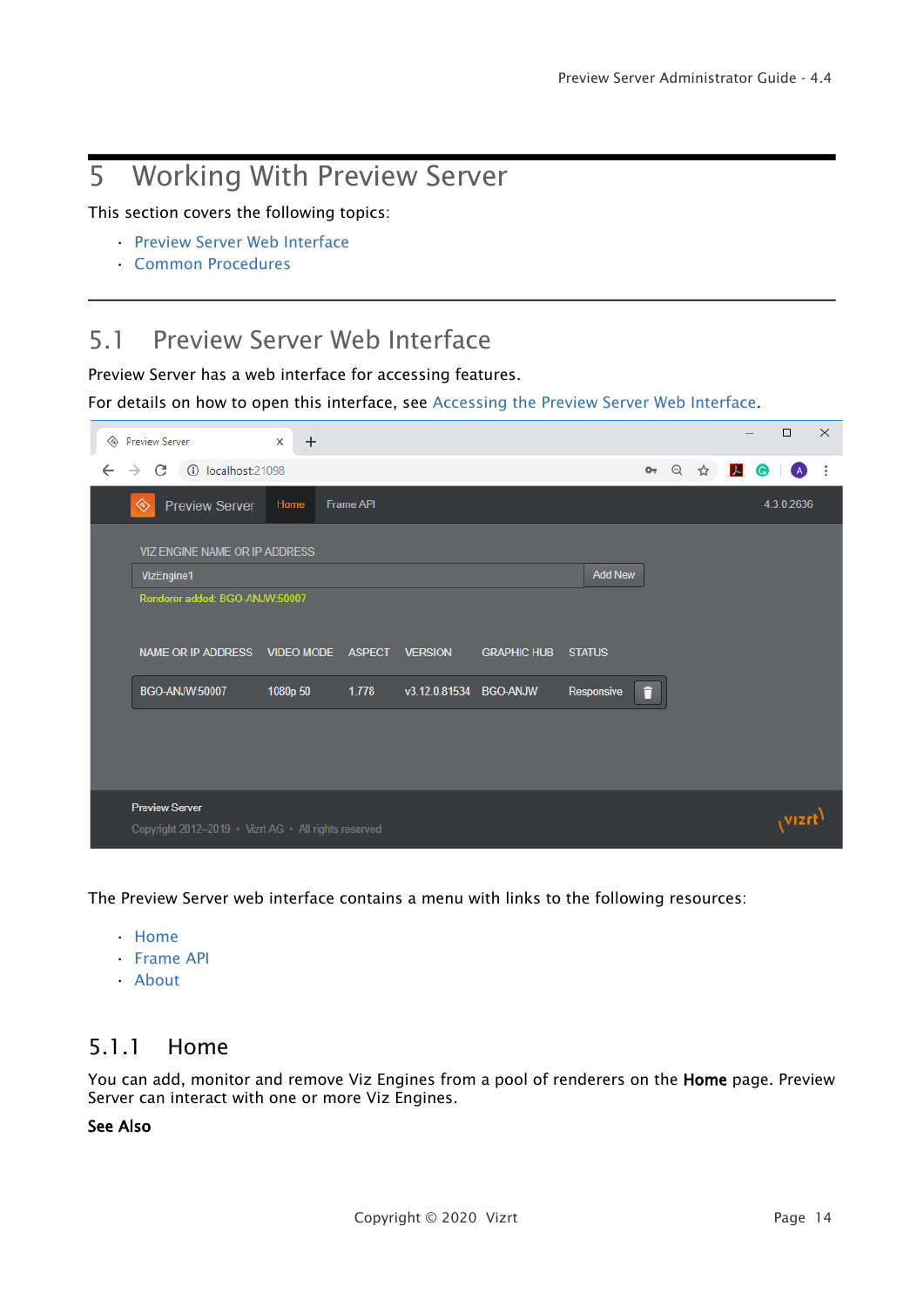• [Viz Engine Configuration](#page-15-2)

### <span id="page-14-0"></span>5.1.2 Frame API

Click the Frame API link in the Preview Server web interface to open the REST Frame API documentation, which describes the REST (Representational State Transfer) API over HTTP, provided by the Preview Server for requesting rendered frames from a Viz Engine.

The document also lists the *Resources* and *Data Types* that are used in the interface.

#### Example: http://<hostname>:21098/doc/rest\_manual

### <span id="page-14-1"></span>5.1.3 About

Clicking the *Preview Server* or *version number* link in the Preview Server web interface opens the About Preview Server window.

This window contains information about the installed Preview Server version. A link to the list of *third-party component credits* is also available here.

## <span id="page-14-2"></span>5.2 Common Procedures

This section covers the following topics:

- [Startup and Shutdown](#page-14-3)
- [Viz Engine Configuration](#page-15-0)

### <span id="page-14-3"></span>5.2.1 Startup and Shutdown

#### <span id="page-14-4"></span>Accessing the Preview Server Web Interface

- In the Start menu search for Preview Server Config, or
- Double-click the Preview Server Config desktop icon (if a shortcut has been created), or
- Navigate to the Preview Server web interface in a browser, using the hostname of the machine running the Preview Server, and port *21098*.

| <b>Example:</b> http:// <hostname>:21098/<br/>(i)</hostname> |                                                                           |
|--------------------------------------------------------------|---------------------------------------------------------------------------|
| interface from the Windows Start menu or desktop.            | Note: The default web browser is used when opening the Preview Server web |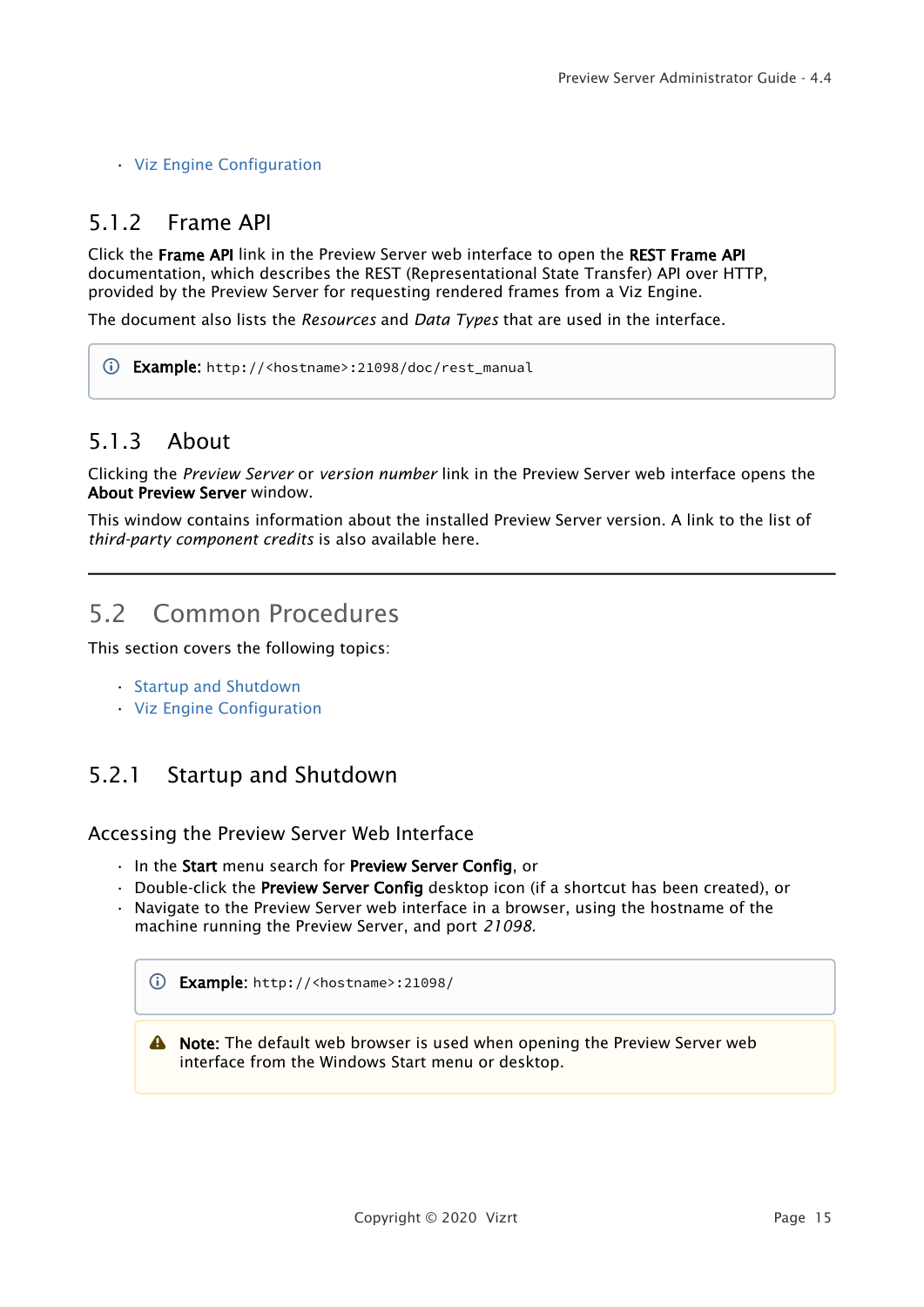#### <span id="page-15-1"></span>See the Status of the Preview Server Service

- 1. In the Start menu search for Services.
- 2. Scroll down to the Vizrt Preview Server service. The status of the Preview Server service is listed in the Status column.

#### Starting the Preview Server Service

- 1. Perform the steps in [See the Status of the Preview Server Service](#page-15-1).
- 2. Make sure that the Preview Server status is empty.
- 3. Right-click the Preview Server entry in the list.
- 4. From the menu that appears, click Start.

A Note: Upon installation, the Preview Server service is started, and the startup type is set to *Automatic*. This means that the service will start every time the operating system is started, and will continue to run in the background as long as Windows is running. However, if the Preview Server service has been manually stopped, the service can be restarted by following the steps in this procedure.

#### Stopping the Preview Server Service

- 1. Perform the steps in [See the Status of the Preview Server Service](#page-15-1).
- 2. Make sure that the Preview Server status is set to *Started*.
- 3. Right-click the Preview Server entry in the list.
- <span id="page-15-2"></span>4. From the menu that appears, click Stop.

### <span id="page-15-0"></span>5.2.2 Viz Engine Configuration

#### Adding a Viz Engine

1. Open the Preview Server [Home](#page-13-1) page.



- 2. Enter the Viz Engine hostname or IP address in the text box.
- 3. Click the Add New button.

Note: If not specified, the Viz Engine is added with the default port number *50010*. When using Viz Engines in a so-called dual channel setup, it is possible to run multiple instances of the Viz Engine on a single host. Each instance uses a unique port, which means that two Viz Engines should only be considered duplicates when both the hostnames and port numbers are identical. When referring to Viz Engines in a dual channel setup, type the port number after the hostname (for example *VizEngine1:51010*).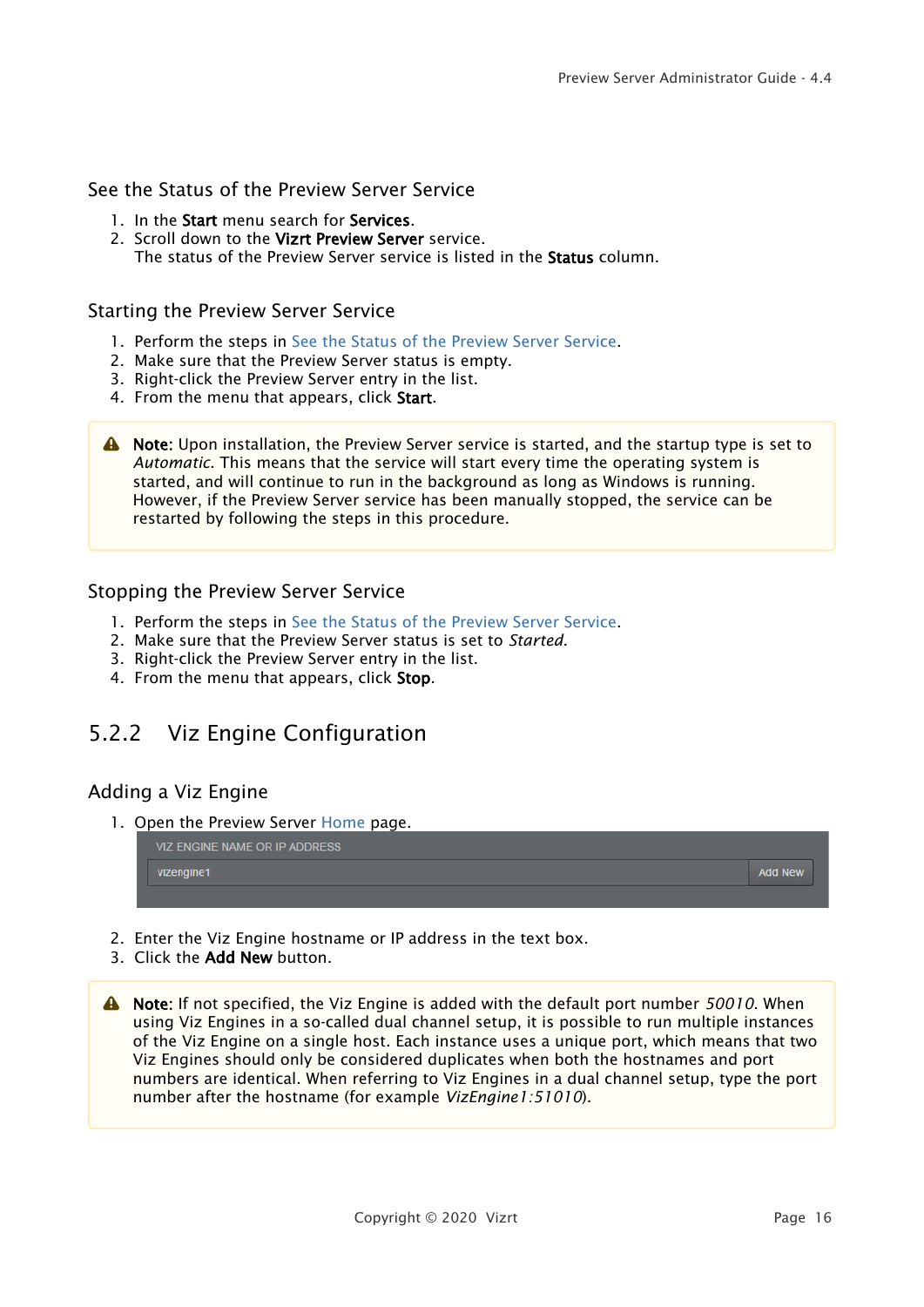### Removing a Viz Engine

1. Open the Preview Server [Home](#page-13-1) page.

| NAME OR IP ADDRESS VIDEO MODE ASPECT VERSION |          |          |                             | <b>GRAPHIC HUB STATUS</b> |            |  |
|----------------------------------------------|----------|----------|-----------------------------|---------------------------|------------|--|
| bgoqapreview1:50007                          | 1080i 50 | $-1.778$ | v3.8.2.56645 slartibartfast |                           | Responsive |  |
|                                              |          |          |                             |                           |            |  |

2. Click the trash can next to a Viz Engine entry.